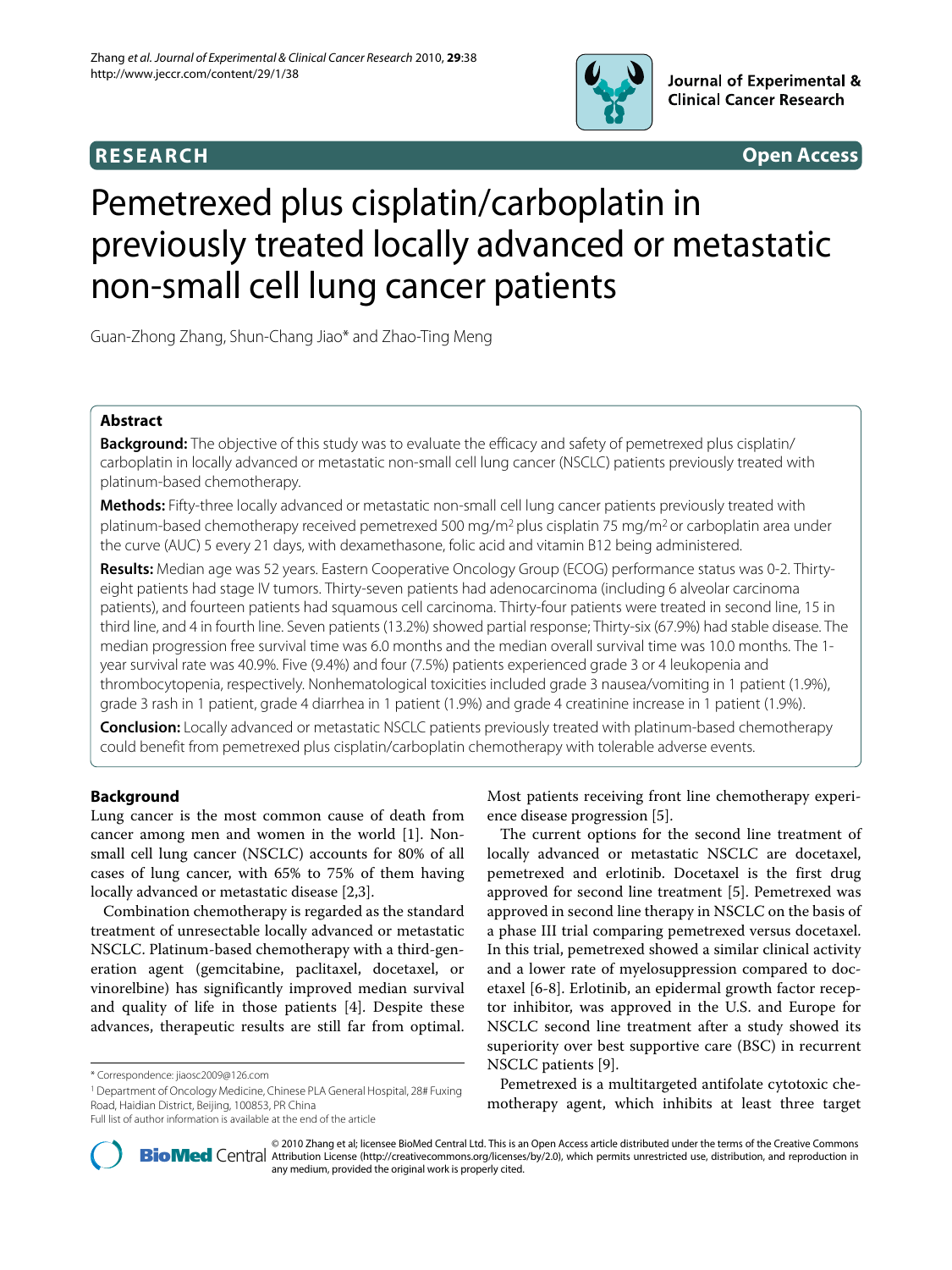enzymes in the folate pathway (thymidylate synthase, dihydrofolate reductase, and glycinamide ribonucleotide formyl transferase). As a consequence, pemetrexed interferes with the synthesis of both pyrimidine and purine, thereby effectively inhibiting both DNA and RNA synthesis[\[10](#page-5-8)] Several reports have documented the efficacy of a platinum based combination therapy with pemetrexed is similar to other standard platinum doublets [[11](#page-5-9)[-13](#page-5-10)]. Pemetrexed in combination with cisplatin was recently granted as first-line treatment of advanced nonsquamous histology NSCLC patients [\[14](#page-5-11)-[17\]](#page-5-12).

In December 2005, pemetrexed was approved in China. Platinum-based chemotherapy played an important role in the treatment of NSCLC [[18](#page-5-13),[19\]](#page-6-0). Clinical trials have proved the safety of pemetrexed in combination with platinum [[20](#page-6-1)[-22](#page-6-2)]. We designed the study to gain clinical experience with pemetrexed plus platinum in previously treated patients with locally advanced or metastatic NSCLC. The objective of this study was to evaluate the efficacy as well as safety of pemetrexed plus platinum in previously treated patients with locally advanced or metastatic NSCLC.

## **Methods**

## **Patients**

All consecutive patients with histologically confirmed previously treated locally advanced or metastatic NSCLC were enrolled in this study. All patients had experienced platinum-based chemotherapy, and none of them had received pemetrexed as part of the treatment. For all patients, prior chemotherapy had been completed at least 21 days prior to the start of the study and the patients have recovered from any acute toxic effect of previous therapy. Further inclusion criteria were: age < 70 years and life expectancy > 8 weeks, Eastern Cooperative Oncology Group (ECOG) performance status was 0-2, and adequate haematologic (absolute neutrophil  $\geq 1.5 \times$  $10^9$ /L, platelets  $\geq 100 \times 10^9$ /l, and hemoglobin  $\geq 9$  g/dL), hepatic (total bilirubin < 1 fold of the upper limit of normal value, aspartate aminotransaminase and alanine aminotransferase <1.5 fold of the upper limit of normal value, and it may be elevated to 3 fold of the upper limit of normal value in patients with known hepatic metastases), and renal (a calculated creatinine clearance rate of <45 ml/min) functions.

Patients with signs of malnourishment or > 10% weight loss in the past 6 weeks, or others serious concomitant disorders were excluded from the therapy. Patients were discontinued from the therapy in the case of evidence of progressive disease or unacceptable toxicity despite dose adjustment.

This study was conducted according to ICH Good Clinical Practice guidelines, including obtaining written informed consent from all patients.

#### **Study Medication**

Pemetrexed 500 mg/m2 was intravenously administered over 10-min on day 1 of a 21-day cycle, followed by cisplatin 75 mg/m2 administration intravenously over a 2-h infusion or carboplatin AUC 5 a 30-min infusion after pemetrexed administration. If a patient had been treated with cisplatin in last line chemotherapy, we gave the patient pemetrexed/carboplatin combination chemotherapy. Otherwise, we gave the patient pemetrexed/cisplatin combination chemotherapy. Dexamethasone 4 mg was taken orally twice daily on the day before, the day of, and the day after each dose of pemetrexed. Folic acid supplementation 400 μg was taken orally daily beginning 1 week prior to the first dose of pemetrexed and continued until 3 weeks after study therapy discontinuation. Vitamin B12 1000 μg was intramuscularly injected, starting 1 week prior to day 1 of cycle 1 and repeated every 9 weeks until study discontinuation.

If a patient experienced unacceptable toxicities, treatment was delayed for up to 42 days from day 1 of any cycle to allow recovering from toxicities. When Common Toxicity Criteria (CTC) grade 3/4 symptoms resolved, therapy was resumed at 75% of the previous dose. Any patient requiring >42 days recovery time or > 2 reductions due to toxicity was to be withdrawn from the study. If patient required radiotherapy during the study, pemetrexed was discontinued until 2 weeks after the completion of radiotherapy.

## **Assessments**

Baseline tumor measurements were taken no more than 2 weeks before treatment. At the end of the treatment period, the best tumor response rate was evaluated using the same imaging technique that was used at baseline and the Response Evaluation Criteria in Solid Tumors (RECIST) were recommended [\[23\]](#page-6-3). The progression free survival (PFS) was defined as the time from study entry to disease progression or death. The overall survival time (OS) was the time from study entry to death due to any cause. The safety measures including adverse events, physical examinations and clinical laboratory tests (hematology, blood chemistry, hepatic functions and renal functions) were completed before each cycle. Toxicities were graded using version 2.0 of the National Cancer Institute Common Toxicity Criteria [\[24](#page-6-4)].

## **Statistical Methods**

We planned to have up to 53 qualified patients to be enrolled in a two stage sequential, non-comparative study with the possibility of stopping the study early for lack of efficacy. Nineteen qualified patients were enrolled in the first stage. If at least twelve patients achieved disease control, thirty-four additional patients were accrued. The significance level (i.e., the probability of rejecting the Ho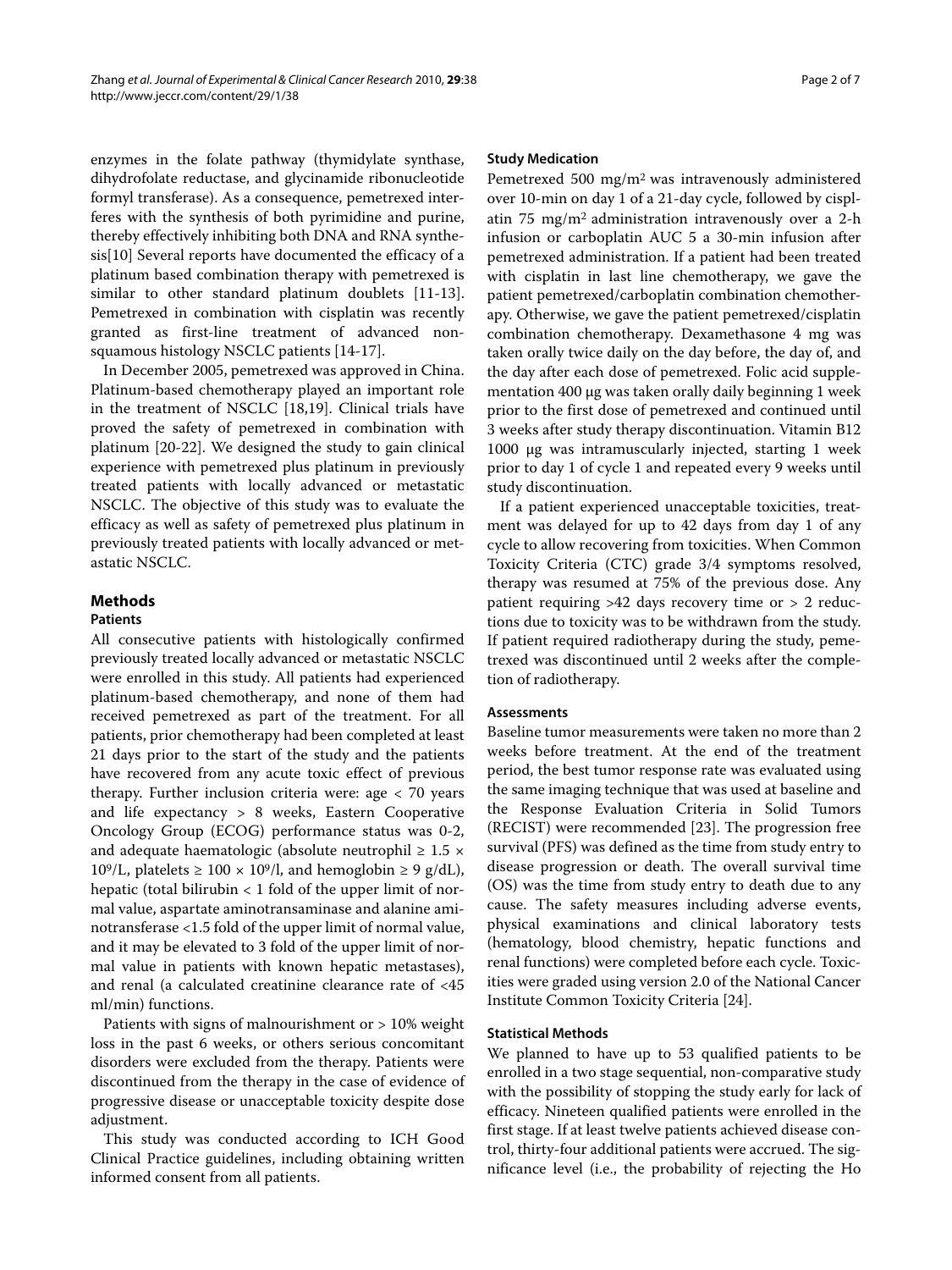when it is true) is 5%. The power (i.e., the probability of rejecting Ho when the alternative hypothesis is true) is 80% [[25-](#page-6-5)[29](#page-6-6)].

The statistical analysis was performed using the Statistical Package for Social Science (SPSS) 17.0. Summary statistics were given for patient characteristics, treatment administration and all safety variables. Frequencies are reported as number and percentage. Efficacy analyses and safety analyses were conducted on all patients who received at least one dose of study drug. The objective response of chemotherapy was defined with an overall best response during treatment. PFS and OS time were analyzed by means of Kaplan-Meier method.

#### **Results**

Between December 2005 and May 2008, a total of 53 patients entered the study. The baseline patient characteristics were listed in Table 1. The median age was 52 years (range, 34-68 years), and there were 39 male and 14 female patients. Most patients had a good performance status, but thirteen patients had ECOG performance sta-

**Table 1: Demographic data for patients treated with pemetrexed plus platinum (n = 53).**

| <b>Patient criteria</b>                 | N (%)                  |
|-----------------------------------------|------------------------|
| Patient number                          | 53                     |
| Median age (range)                      | 52 (34 -- 68)          |
| Sex                                     |                        |
|                                         |                        |
| Male                                    | 39 (73.6)              |
| Female                                  | 14 (26.4)              |
| Weight, $kg$ : mean $\pm$ SD<br>(range) | $69 \pm 10.1$ (40--96) |
| Stage                                   |                        |
| <b>IIIB</b>                             | 15(28.3)               |
| IV                                      | 38 (71.7)              |
| <b>ECOG Performance status</b>          |                        |
| 0                                       | 4(7.5)                 |
| 1                                       | 36 (67.9)              |
| $\overline{2}$                          | 13 (24.5)              |
| Histology                               |                        |
| Adenocarcinoma                          | 31 (58.5)              |
| Alveolar carcinoma                      | 6(11.3)                |
| Squamous carcinoma                      | 14 (26.4)              |
| Large cell carcinoma                    | 1(1.9)                 |
| Mixed carcinoma                         | 1(1.9)                 |
| No. chemotheraphy line                  |                        |
| Second line                             | 34 (64.2)              |
| Third line                              | 15 (28.3)              |
| <b>Fourth lines</b>                     | 4(7.5)                 |

tus 2. Thirty-eight patients had stage IV tumors. Thirtyseven patients had adenocarcinoma (including 6 alveolar carcinoma patients). Fourteen patients had squamouscell carcinoma. One patient had large cell carcinoma. One patient had mixed carcinoma. The median interval from the primary diagnosis to the beginning of the study treatment was 8.8 months. The follow-up period varied from 1 to 42 months (mean 11.3 months, median 10 months). Thirty-two patients received pemetrexed plus cisplatin chemotherapy, and twenty-one patients received pemetrexed combined with carboplatin therapy. Out of these 53 patients, 34 were treated in second line (64.2%), 15 in third line (28.3%), and 4 in fourth line (7.5%). Every patient received at least one cycle of chemotherapy of pemtrexed with cisplatin/carboplatin. The total number of chemotheraphy cycles given was 189, while the median number of cycles received was 3.0 (range 1-10). 12 patients (22.6%) had dose modification at least in one cycle: The pemetrexed dose was reduced due to adverse events in 4 patients and was delayed (mostly due to adverse events) in 10 patients. At the end of the follow-up in May 2009, 2 patients were lost to follow-up after tumor recurrence, 6 patients had no disease progression, and 17 patients were still alive.

## **Efficacy**

Of the 53 patients treated with pemetrexed plus platinum, no complete response (CR) were observed, whereas 7 patients achieved partial response (PR). The objective response rate (ORR =  $CR+PR$ ) was 13.2%. In the remaining patients, 36 (67.9%) achieved stable disease (SD), 10 (18.9%) had progressive disease (PD). Thus, the disease control rate ( $DCR = CR + PR + SD$ ) in this study was 81.1%. Tumor response is summarized in Table 2. The median PFS time was 6.0 months [95% confidence interval (CI): 4.6 to 7.4] and the median OS time was 10.0 months (95% CI: 9.1 to 13.0). Kaplan-Meier plots for PFS and OS are displayed in Figure [1](#page-3-0) and [2,](#page-3-1) respectively. The 1-year survival rate was 40.9%.

## **Toxicity**

Toxicity was evaluated in all patients and in all cycles, and it was showed in Table 3. Forty-two patients (79.2% of those treated) reported at least one adverse event during the study, 7 patients (13.2%) and 5 patients (9.4%) experienced grade 3 and grade 4 adverse events, respectively. The most common adverse events were leucopenia (49.1% of treated patients), nausea/vomiting (49.1% of treated patients), Neutropenia (37.7% of treated patients), Thrombocytopenia (32.1% of treated patients) and fatigue (18.9% of treated patients). Gastrointestinal disorders (49.1%) and blood system disorders (49.1%) were the system organ classes with the highest incidence of adverse events related to treatment.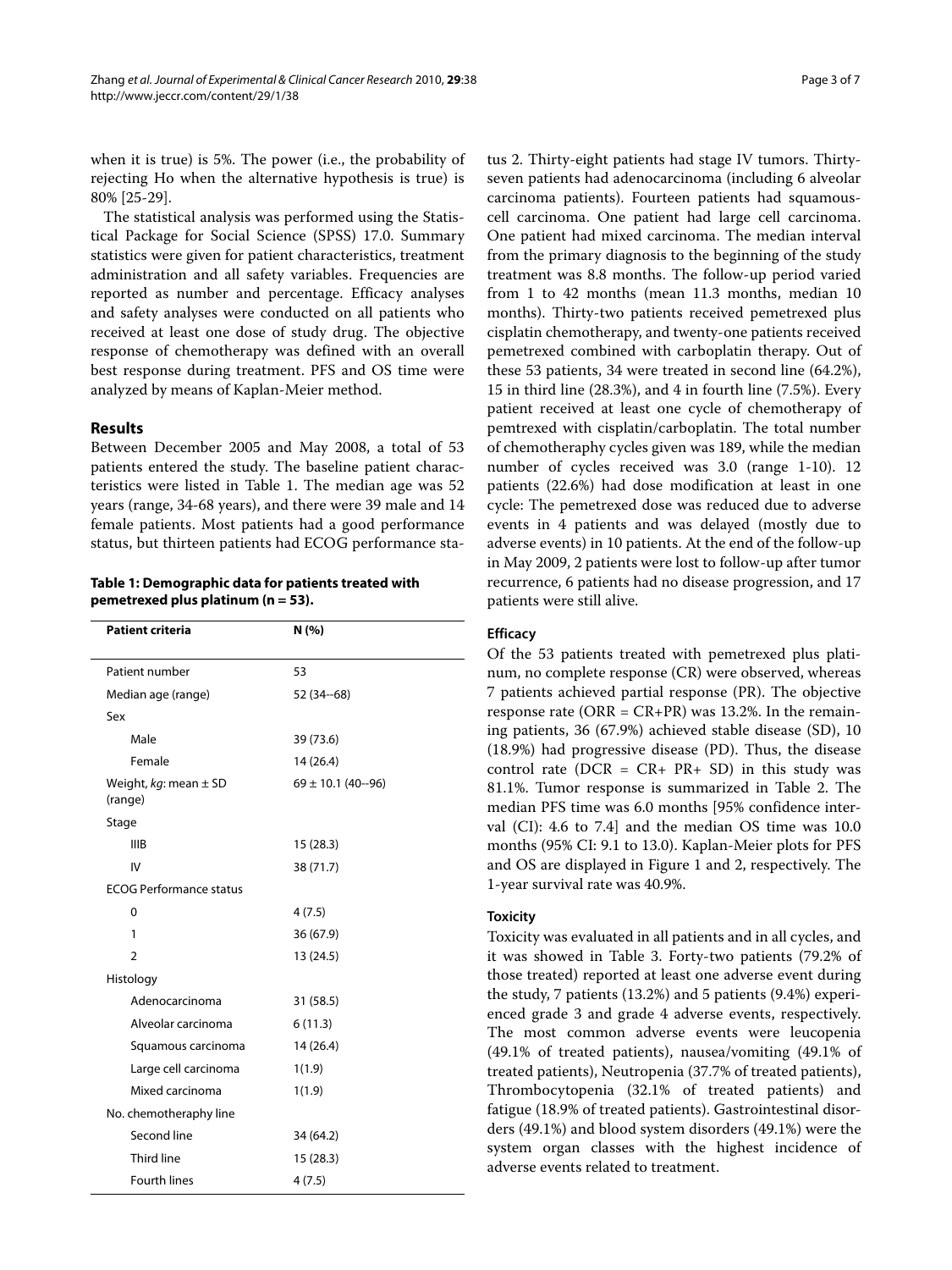<span id="page-3-0"></span>

The incidences of CTC grade 3/4 adverse events were blood system disorders (16.9%), gastrointestinal disorders (3.8%), kidney function disorders (1.9%) and rash (1.9%). Grade 3 adverse events reported included leukopenia (3 patients), thrombocytopenia (2 patients), nausea/vomiting (1 patient), and rash (1 patient). Grade 4 adverse events included leukopenia (2 patients), thrombocytopenia (2 patients), diarrhea (1 patient) and Creatinine increase (1 patient).

<span id="page-3-1"></span>

In the study endpoint, 34 patients (63.9%) died due to disease progression: 1 patient (1.9%) died within 30 days of treatment discontinuation, and 33 patients died after 30 days from treatment discontinuation.

#### **Discussion**

A multicenter, international, randomized phase III trial reported by Hanna et al compared single-agent pemetrexed with docetaxel in previously treated NSCLC patients. Until that trial, docetaxel was the only approved cytotoxic chemotherapy for second-line NSCLC treatment. Five hundred and seventy-one patients were randomized to pemetrexed 500 mg/m2 or docetaxel 75 mg/ m2 on day 1 of a 3-week cycle. Dexamethasone, folic acid and vitamin B12 were given every cycle. Overall response rates for pemetrexed and docetaxel were 9.1% and 8.8%, respectively ( $P = 0.105$ ). The stable disease rate was 45.8% for pemetrexed and 46.8% for docetaxel. Both treatment groups exhibited similar median progression-free survival and 1-year survival rates of 2.9 months and 29.7%, respectively. Median survival for pemetrexed and docetaxel was 8.3 and 7.9 months, respectively ( $P = 0.226$ ). There was no difference in symptom improvement between the pemetrexed and docetaxel groups  $(P =$ 0.145). Hematologic adverse effects--grade 3/4 neutropenia (40.2% versus 5.3%; P < 0.001), febrile neutropenia (12.7% versus 1.9%;  $P < 0.001$ ), and neutropenic infections  $(3.3\%$  versus  $0\%$ ; P = 0.004)--were significantly greater in the patients who received docetaxel versus those who received pemetrexed. 125 elevation of ALT was the only adverse event occurring more often in the pemetrexed group ( $P = 0.028$ ). The results of the phase III study indicated pemetrexed is a viable option for secondline treatment in NSCLC, and provided an objective response and symptomatic benefit in conjunction with a favorable safety profile. Based on this trial, the U.S. FDA approved pemetrexed for second-line treatment of locally advanced or metastatic NSCLC [[6\]](#page-5-5).

In our study, 53 patients were enrolled. All patients had experienced platinum-based chemotherapy. Most of patients (>70%) had good clinical conditions (ECOG PS 0 or 1). The patients treated with pemetrexed plus platinum were supplemented with dexamethasone, folic acid and vitamin B12. The addition of folic acid and vitamin B12 supplementation markedly reduced the toxicity profile of pemetrexed, as shown in a previous trial comparing pemetrexed administered with or without vitamins [\[30](#page-6-7)]. The median number of cycles received was 3. No patient achieved CR. Seven of the 53 patients (13.2%) showed PR. The ORR (13.2%) is higher than that of single pemetrexed (8.8%) reported by Hanna et al. The stable disease rate was 67.9% in this study, which was markedly higher than that of single pemetrexed (45.8%) in Hanna's study. The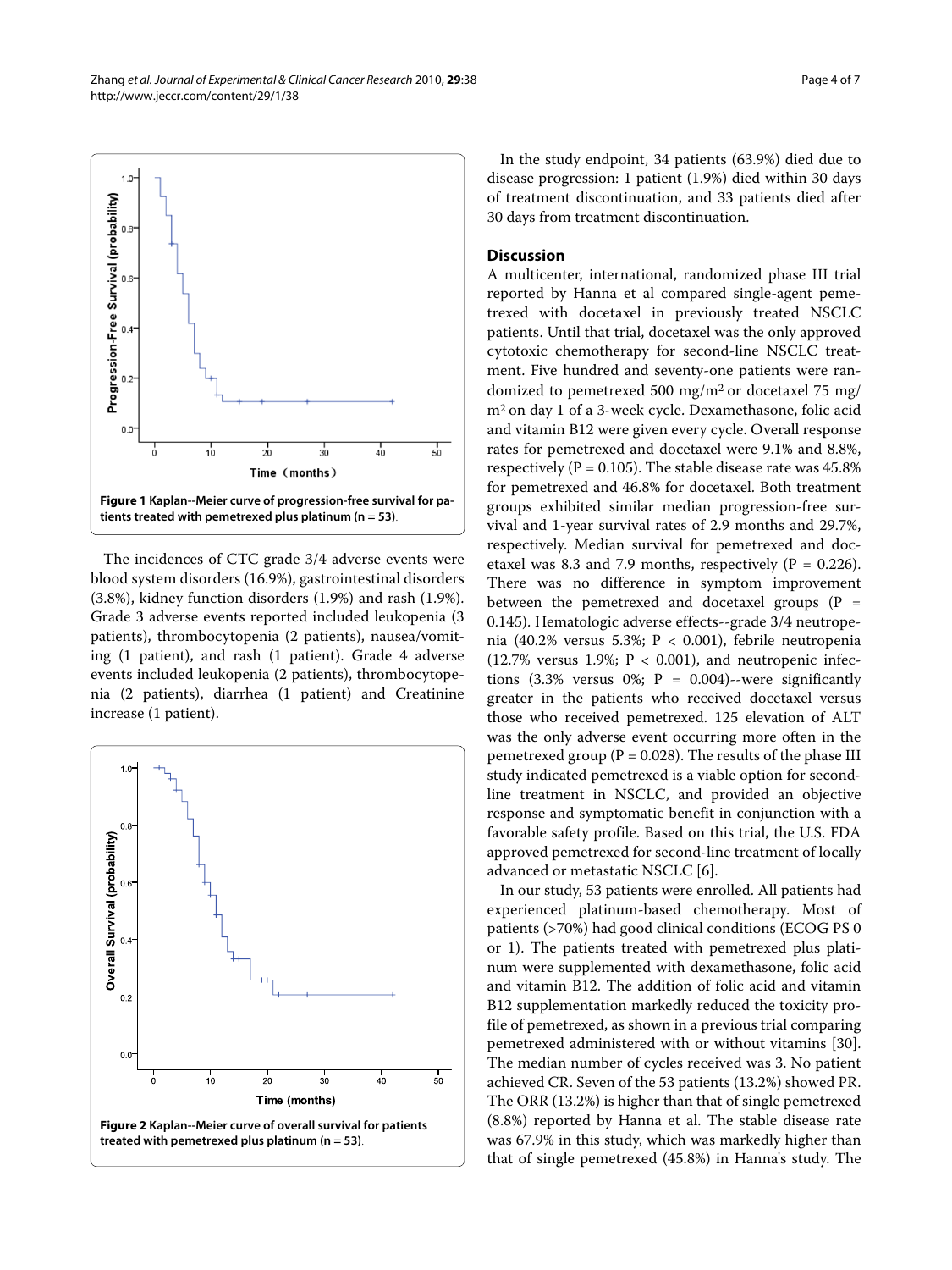**Table 2: Response for patients treated with pemetrexed** 

| nesponse | <b>IV (70)</b> | $3370$ CI (70) |
|----------|----------------|----------------|
| CR       |                | -              |
| PR       | 7(13.2)        | 5.48 to 25.34  |
| SD       | 36(67.9)       | 56.68 to 80.08 |
| PD       | 10(18.9)       | 9.44 to 31.97  |
|          |                |                |

CI, confidence interval; -, no data.

DCR for pemetrexed plus cisplatin/carboplatin in this study and single pemetrexed in Hanna's study were 81.1% and 54.6%, respectively, which also have a significant difference. The median progression-free survival was 6.0 months, which was two times longer than that of single pemetrexed (2.9 months) in Hanna's study. The median OS time was 10.0 months, which was also longer than that of single pemetrexed (8.3 months). The 1-year survival rate was 40.9%, which was higher than that of single pemetrexed (29.7%) in Hanna's study. Compared with pemetrexed single agent chemotherapy, our study showed that locally advanced or metastatic NSCLC patients having experienced platinum-based chemotherapy might acquire a higher objective response rate, higher disease control rate, longer PFS, longer OS and higher 1 year survival rate from pemetrexed combined with platinum chemotherapy. The main reason we achieved better results should be due to the addition of platinum chemotherapy drugs. Of course, to exclude the impact of race factor, we need further randomized controlled study.

In our study, the most frequent hematological toxicities were neutropenia and thrombocytopenia (any grade) and the most frequent nonhematological toxicities were nausea/vomiting, fatigue, pyrexia and rash (any grade). The incidence of grade 3/4 neutropenia and thrombocytopenia was 9.5% and 7.6%, which was higher than that of pemetrexed single agent chemotherapy in Hanna's randomized phase III study (5.3% and 1.9%). The incidence of grade 3/4 Anemia was 0, which was 4.2% in that randomized phase III study. The nonhematological toxicities were similar to single pemetrexed observed in Hanna's study. Although the incidence of neutropenia and thrombocytopenia in pemetrexed plus cisplatin/carboplatin chemotherapy for previously treated locally advanced or metastatic NSCLC patients was slightly higher than pemetrexed single chemotherapy, the adverse events were tolerable. After treated, all patients acquired recovery from hematological toxicities. In this study, no patient died of chemotherapy.

Another study comparing pemetrexed with pemetrexed plus carboplatin in patients experiencing relapse after platinum-based chemotherapy showed that adding carboplatin to second-line pemetrexed treatment significantly increases ORR and PFS in patients with NSCLC after having received first-line platinum-based chemotherapy [[31\]](#page-6-8). This conclusion is consistent with our results. However, the patients in the latter study did not receive a longer OS for pemetrexed combined with carboplatin chemotherapy compared with pemetrexed single agent chemotherapy, which may be associated with the application of different platinum. In our study, 21 patients (40% of all patients enrolled) received pemetrexed/carboplatin chemotherapy, while the remaining 32

| <b>Adverse event</b> | Any grade $\geq 1$ | Grade 1        | Grade 2                  | Grade 3                  | Grade 4                  |
|----------------------|--------------------|----------------|--------------------------|--------------------------|--------------------------|
|                      |                    |                |                          |                          |                          |
| Leucopenia           | 26(49.1)           | 10(18.9)       | 11(20.8)                 | 3(5.7)                   | 2(3.8)                   |
| Neutropenia          | 20(37.7)           | 6(11.3)        | 9(17.0)                  | 3(5.7)                   | 2(3.8)                   |
| Thrombocytopeni      | 17(32.1)           | 11(20.8)       | 2(3.8)                   | 2(3.8)                   | 2(3.8)                   |
| a                    |                    |                |                          |                          |                          |
| Anemia               | 8(15.1)            | 4(7.5)         | 4(7.5)                   | ٠.                       | $\overline{\phantom{a}}$ |
| ALT/AST              | 3(5.7)             | 3(5.7)         | $\overline{\phantom{a}}$ | $\overline{\phantom{a}}$ | $\overline{\phantom{a}}$ |
| Nausea/Vomiting      | 26(49.1)           | 16(30.2)       | 9(17.0)                  | 1(1.9)                   | $\overline{\phantom{a}}$ |
| Diarrhea             | 1(1.9)             | $\blacksquare$ | $\overline{\phantom{0}}$ | $\overline{\phantom{a}}$ | 1(1.9)                   |
| Creatinine           | 1(1.9)             | $\blacksquare$ | ۰.                       | ٠                        | 1(1.9)                   |
| Pyrexia              | 5(9.4)             | 4(7.5)         | 1(1.9)                   | $\overline{\phantom{a}}$ | $\overline{\phantom{a}}$ |
| Fatigue              | 10(18.9)           | 10(18.9)       | ٠.                       | ٠.                       | $\overline{\phantom{0}}$ |
|                      |                    |                |                          |                          |                          |

Rash 5 (9.4) 1 (1.9) 3 (5.7) 1 (1.9) 3 (6.7) Inflammation 3 (5.7) - 3 (5.7) - 3 (5.7) - - 3 (5.7)

**Table 3: Toxicity for patients treated with pemetrexed plus platinum (n = 53).**

Data are number of patients with rates in brackets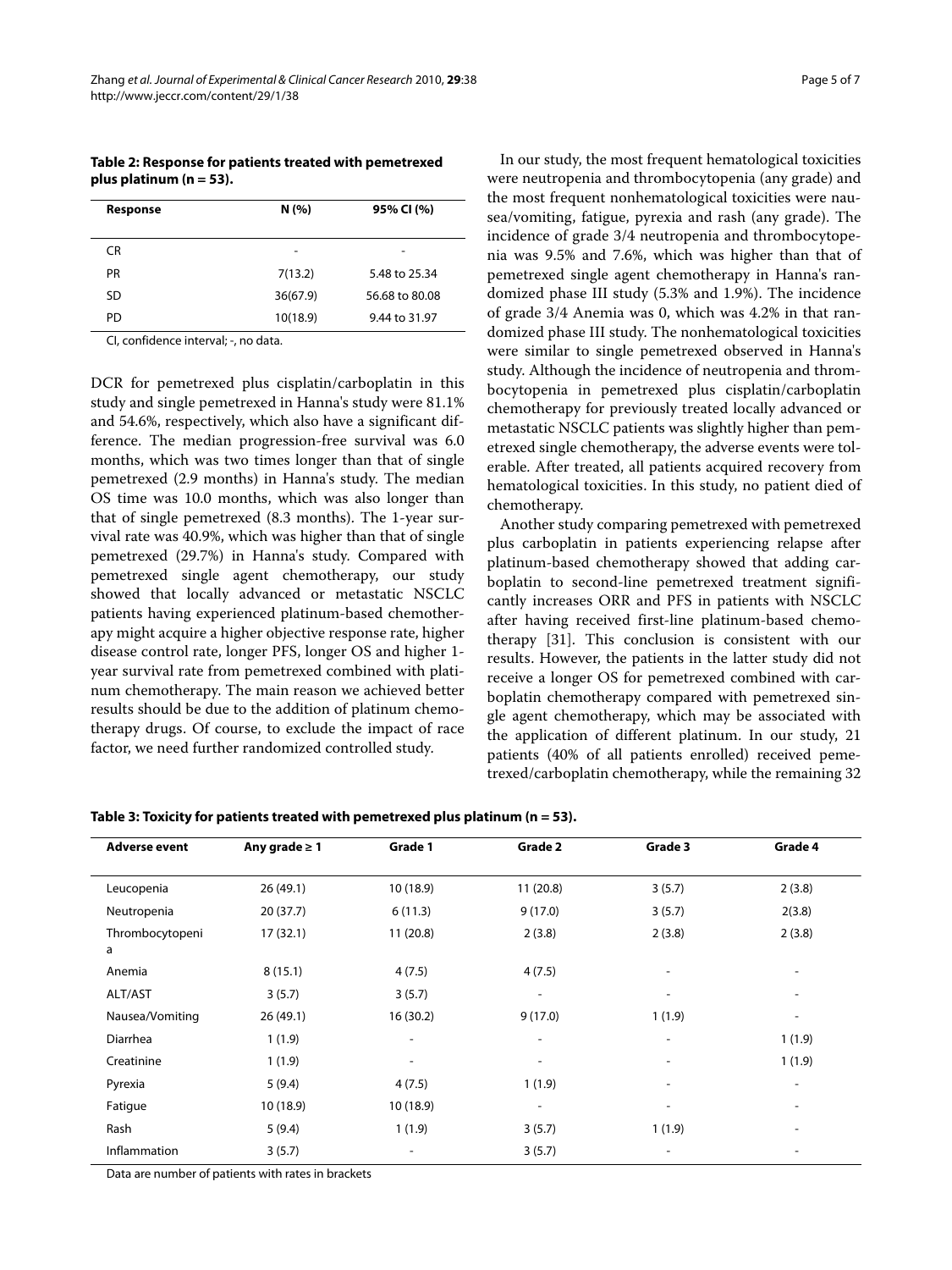patients (60% of all patients enrolled) received pemetrexed/cisplatin chemotherapy. All of the patients received pemetrexed/carboplatin chemotherapy in the latter study. In addition, racial differences may also be a factor. Our data came from the Chinese people, and their data came from non-Asians.

In short, the study showed, locally advanced or metastatic NSCLC patients previously treated with platinumbased chemotherapy could benefit from pemetrexed plus cisplatin/carboplatin chemotherapy with tolerable adverse events.

For patients with advanced or metastatic cancer, the quality of life is important. In our study, we found some patients' quality of life was obviously increased even though their tumor was stable or progressive after chemotherapy. Due to a minor flaw in the original study design, there are no available data on whether patients' qualities of life were increased or not.

Pemetrexed produces its cytotoxic effect by blocking intracellular thymidylate synthase, dihydrofolate reductase, and glycinamide ribonucleotide formyl transferase. A deeper knowledge of those target enzymes may be used in the future to identify patients' responses to pemetrexed [[32\]](#page-6-9). The targeted compounds combined with chemotherapy regimens might represent the next step treatment of NSCLC and the characteristics of pemetrexed make it a candidate in therapies context.

This study reported clinical experience with pemetrexed plus platinum for previously treated patients with locally advanced or metastatic non-small cell lung cancer and further prospective randomized clinical trials will confirm whether pemetrexed combined with platinum is a valid option for pretreated locally advanced or metastatic NSCLC patients.

#### **Competing interests**

The authors declare that they have no competing interests.

#### **Authors' contributions**

All authors have contributed substantially to the study. GZZ contributed to the design of the study, to the recruitment of patients, to analysis of data, to writing of manuscript, and to the revision of the manuscript. SCJ contributed to the conception and design of the study, to the critical revision of the manuscript, and to financial support prior to publication. ZTM have given contributions in the recruitment of patients. All authors read and approved the final manuscript.

#### **Acknowledgements**

We wish to thank Li-Xin Xie for his quidance in the writing of this manuscript. We are also grateful to medical personnel of Department of Oncology Medicine and Department of Respiratory Medicine of Chinese PLA General Hospital, which treated the patients in this study.

#### **Author Details**

Department of Oncology Medicine, Chinese PLA General Hospital, 28# Fuxing Road, Haidian District, Beijing, 100853, PR China

Received: 19 January 2010 Accepted: 27 April 2010 Published: 27 April 2010

#### **References**

- <span id="page-5-0"></span>1. Ho C, Davies AM, Lara PN Jr, Gandara DR: Second-line treatment for advanced-stage non-small celllung cancer: current and future options**.** clin lung cancer 2006, 7(Supple 4):S118-125.
- <span id="page-5-1"></span>2. Felip E, Rosell R, Pampaloni G: Pemetrexed as second-line therapy for advanced non-small-cell lung cancer (NSCLC)**.** Ther Clinl Risk Manag 2008, 4(3):579-585.
- <span id="page-5-2"></span>3. Russo FBA, Pampaloni G: Pemetrexeed single agent chemotherapy in previously treated patients with local advanced or metastatic nonsmall cell lung cancer**[.](http://www.ncbi.nlm.nih.gov/entrez/query.fcgi?cmd=Retrieve&db=PubMed&dopt=Abstract&list_uids=18667090)** BMC Cancer 2008, 8:216-223.
- <span id="page-5-3"></span>4. Pfister DG, Johnson DH, Azzoli CG, Sause W, Smith TJ, Baker S Jr, Olak J, Stover D, Strawn JR, Turrisi AT, Somerfield MR: American society of clinical oncology treatment of unresectable non-small-cell lung cancer guideline: Update 2003**[.](http://www.ncbi.nlm.nih.gov/entrez/query.fcgi?cmd=Retrieve&db=PubMed&dopt=Abstract&list_uids=14691125)** J Clin Oncol 2004, 22:330-353.
- <span id="page-5-4"></span>5. Marinis F, Grossib F: Clinical evidence for second- and third-line treatment options in advanced non-small cell lung cancer**.** Oncologist 2008, 13(suppl 1):14-20.
- <span id="page-5-5"></span>6. Hanna N, Shepherd FA, Fossella FV, Pereira JR, De Marinis F, von Pawel J, Gatzemeier U, Tsao TC, Pless M, Muller T, Lim HL, Desch C, Szondy K, Gervais R, Shaharyar , Manegold C, Paul S, Paoletti P, Einhorn L, Bunn PA Jr: Randomized phase III trial of pemetrexed versus docetaxel in patients with non-small-cell lung cancer previously treated with chemotherapy**.** J Clin Oncologist 2004, 22(9):1589-1597.
- 7. Rollins KD, Lindley C: Pemetrexed: a multitargeted antifolate**.** Clin Ther 2005, 27(9):1343-1382.
- <span id="page-5-6"></span>8. Cohen MH, Johnson JR, Wang YC, Sridhara R, Pazdur R: FDA drug approval summary: pemetrexed for injection (Alimta) for the treatment of non-small cell lung cancer**.** Oncologist 2005, 10:363-368.
- <span id="page-5-7"></span>9. Shepherd FA, Rodrigues Pereira J, Ciuleanu T, Tan EH, Hirsh V, Thongprasert S, Campos D, Maoleekoonpiroj S, Smylie M, Martins R, van Kooten M, Dediu M, Findlay B, Tu D, Johnston D, Bezjak A, Clark G, Santabárbara P, Seymour L: Erlotinib in previously reated non-small-cell lung cancer**.** N Engl J Med 2005, 353:123-132.
- <span id="page-5-8"></span>10. Hanauske AR, Eismann U, Oberschmidt O, Pospisil H, Hoffmann S, Hanauske-Abel H, Ma D, Chen V, Paoletti P, Niyikiza C: In vitro chemosensitivity of freshly explanted tumor cells to pemetrexed is correlated with target gene expression**.** Invest new drug 2007, 25(5):417-423.
- <span id="page-5-9"></span>11. Scagliotti GV, Kortsik C, Dark GG, Price A, Manegold C, Rosell R, O'Brien M, Peterson PM, Castellano D, Selvaggi G, Novello S, Blatter J, Kayitalire L, Crino L, Paz-Ares L: Pemetrexed combined with oxaliplatin or carboplatin as first-line treatment in advanced non-small cell lung cancer: a multicenter, randomized, phase II trial**.** Clin Cancer Res 2005, 11:690-696.
- 12. Seiwert TY, Connell PP, Mauer AM, Hoffman PC, George CM, Szeto L, Salgia R, Posther KE, Nguyen B, Haraf DJ, Vokes EE: A phase I study of pemetrexed, carboplatin, and concurrent radiotherapy in patients with locally advanced or metastatic non-small cell lung or esophageal cancer**.** Clin Cancer Res 2007, 3:515-522.
- <span id="page-5-10"></span>13. Kreuter M, Vansteenkiste J, Griesinger F, Hoffmann H, Dienemann H, De Leyn P, Thomas M: Trial on refinement of early stage non-small cell lung cancer. Adjuvant chemotherapy with pemetrexed and cisplatin versus vinorelbine and cisplatin: the TREAT protocol**.** BMC Cancer 2007, 7:77.
- <span id="page-5-11"></span>14. Scagliotti GV, Parikh P, von Pawel J, Biesma B, Vansteenkiste J, Manegold C, Serwatowski P, Gatzemeier U, Digumarti R, Zukin M, Lee JS, Mellemgaard A, Park K, Patil S, Rolski J, Goksel T, de Marinis F, Simms L, Sugarman KP, Gandara D: Phase III study comparing cisplatin plus gemcitabine with cisplatin plus pemetrexed in chemotherapy-naive patients with advanced-stage NSCLC**.** J Clin Oncol 2008, 26:3543-3551.
- 15. Ricciardi S, Tomao S, de Marinis F: Pemetrexed as first-line therapy for non-squamous non-small cell lung cancer**.** Ther Clin Risk Manag 2009, 5:781-787.
- 16. Scagliotti G, Hanna N, Fossella F, Sugarman K, Blatter J, Peterson P, Simms L, Shepherd FA: The differential efficacy of pemetrexed according to NSCLC histology: a review of two phase III studies**.** Oncologist 2009, 14:253-263.
- <span id="page-5-12"></span>17. Rossi A, Ricciardi S, Maione P, de Marinis F, Gridelli C: Pemetrexed in the treatment of advanced non-squamous lung cancer**.** Lung Cancer 2009, 66(2):141-149.
- <span id="page-5-13"></span>18. Stinchcombe TE, Socinski MA: Current treatments for advanced stage non-small cell lung cancer**.** Proc Am Thorac Soc 2009, 6(2):233-241.